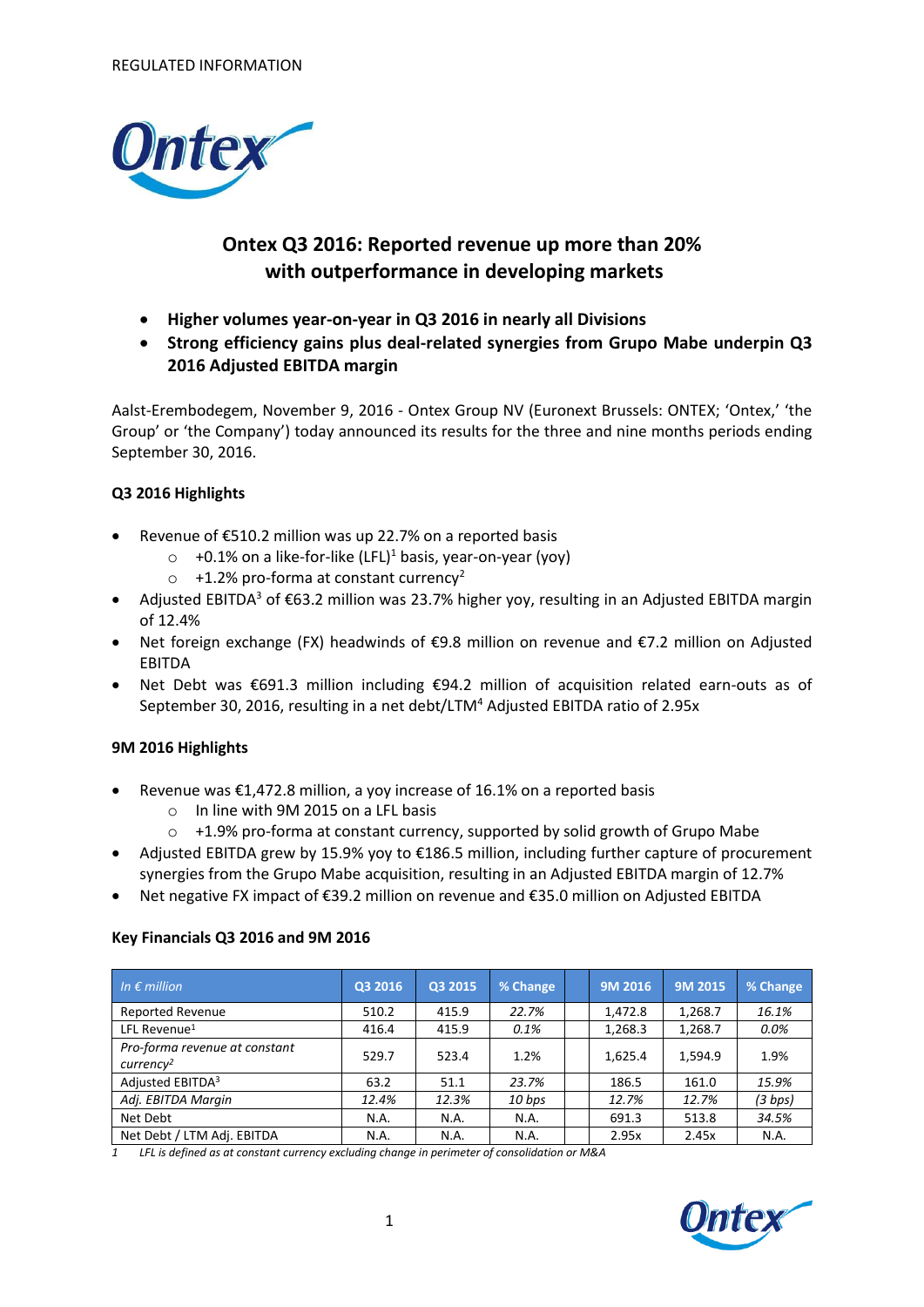- *2 Pro-forma at constant currency includes Grupo Mabe revenue for Q3 and 9M data for 2015 and 2016*
- *3 Adjusted EBITDA is a non-IFRS measure, defined as EBITDA plus non-recurring expenses and revenues excluding non-recurring depreciation and amortization and has consistently been applied throughout reporting periods. EBITDA is a non-IFRS measure, defined as earnings before net finance cost, income taxes, depreciation and amortization.*
- *4 Last twelve months (LTM) of Adjusted EBITDA includes the last twelve months of Ontex, and the last seven months contribution of Grupo Mabe since completion of the acquisition*

Charles Bouaziz, Ontex CEO: "Trading in the third quarter confirmed that our businesses are navigating well through challenging market conditions. Our Growth Markets and MENA Divisions continued to deliver strong growth. Commercial activities in our Healthcare Division are driving market outperformance. In our Mature Markets Retail Division, markets remained very challenging. However, we are taking the right steps and remain focused on how we deliver long-term sustainable, profitable growth. This is the DNA of Ontex, as also shown by the accelerated progress in the integration of Grupo Mabe, which underpins our Group revenue and Adjusted EBITDA expectations for the full year."

# **Market Dynamics**

The markets in which we operate experienced slower year-on-year growth during Q3 2016, in part linked to political and economic developments as well as increased competition in a number of markets. Pricing pressures remained high, largely due to increased promotional activities led by international brands in several markets in Europe, Middle East and North Africa. Developing markets continued to grow albeit at lower levels, as the impact of 2015 price increases decreased. The share of retailer brands in Western Europe and Russia in Q3 2016 were broadly similar to a year ago.

Similar to the first half of 2016, changes in foreign exchange rates had a net negative impact in Q3 2016 on revenue and Adjusted EBITDA. Both revenue and Adjusted EBITDA were impacted mainly by the British Pound and the Polish Zloty. The US Dollar also impacted Adjusted EBITDA due to some of our raw materials purchased in this currency. Appreciation of the Euro against the Mexican Peso reduced the contribution in euros of Grupo Mabe's revenue and Adjusted EBITDA.

In aggregate, the costs of our main raw materials were lower in their reference currencies in Q3 2016 year-on-year. Prices for fluff pulp, denominated in USD, while slightly lower year-on-year remain at historically high levels. As a whole, oil-based raw material costs in Q3 2016 were below the prior year period. Based on current indices, we anticipate a positive impact from raw material costs in Q4 2016. First indications for 2017 are that oil-based raw material costs are likely to rise from 2016 levels.

# **OUTLOOK**

We remain on course for revenue outperformance in developing markets, as well as Healthcare, and have made good progress in positioning Mature Market Retail for future growth. At the same time, we will continue to work towards generating an Adjusted EBITDA margin in 2016 at least in line with the 12.4% we achieved in 2015, with the integration of Grupo Mabe proceeding ahead of our expectations driving synergies, alongside our efficiency gains and savings.

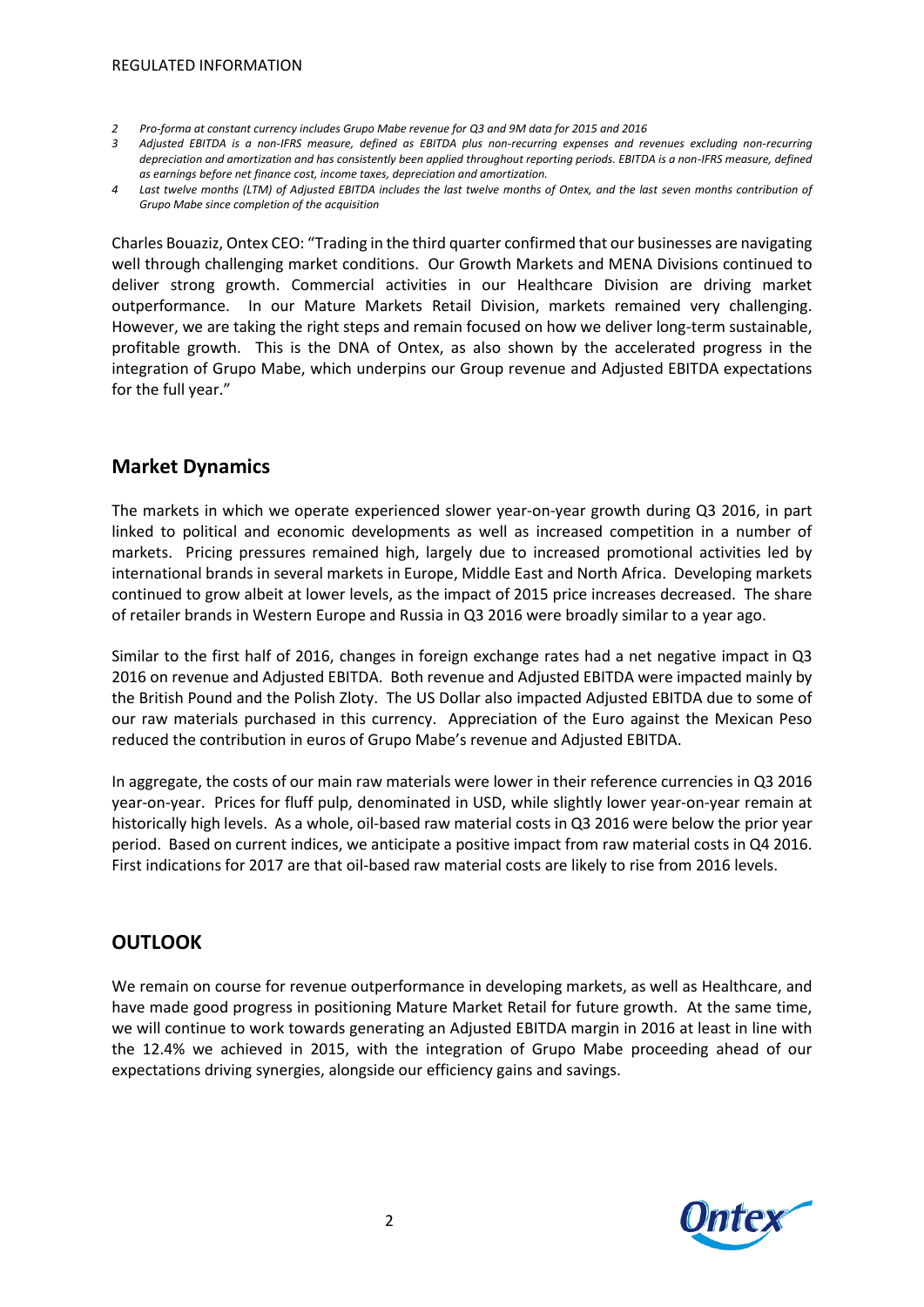# **Overview of Ontex Performance in Q3 2016**

Group revenue amounted to €510.2 million in Q3 2016, the second consecutive quarter above €500 million and confirming our annualized run-rate above €2 billion. Revenue was up 22.7% compared to last year on a reported basis, and stable at +0.1% on a LFL basis. Sales in our developing markets Divisions recorded another quarter of solid growth, primarily due to higher volumes. Revenue in Mature Market retail declined but improved on a sequential basis, as expected. Pro-forma Q3 2016 revenue at constant currency including Grupo Mabe would have grown by 1.2%.

Q3 2016 Adjusted EBITDA was €63.2 million, an increase of 23.7% year-on-year. Costs of our main commodity raw materials were lower, while there was a negative FX impact. We continued to drive efficiency gains and savings, and benefited from further synergies related to our deal with Grupo Mabe. Q3 2016 Adjusted EBITDA margin of 12.4% was slightly ahead of last year.

|                                  | <b>Third Quarter</b> |         |                             |                               | <b>Nine Months</b> |         |                             |                        |
|----------------------------------|----------------------|---------|-----------------------------|-------------------------------|--------------------|---------|-----------------------------|------------------------|
| in $\epsilon$ million            | Q3 2016              | Q3 2015 | $%$ $\Delta$ as<br>reported | $%$ $\Delta$ at<br><b>LFL</b> | 9M 2016            | 9M 2015 | $%$ $\Delta$ as<br>reported | $%$ $\Delta$ at<br>LFL |
| <b>Ontex Reported</b><br>Revenue | 510.2                | 415.9   | 22.7%                       | 0.1%                          | 1,472.8            | 1,268.7 | 16.1%                       | 0.0%                   |
| Mature Market Retail             | 214.6                | 223.4   | (3.9%)                      | (4.4% )                       | 640.3              | 684.3   | $(6.4\%)$                   | (6.6%)                 |
| <b>Growth Markets</b>            | 45.2                 | 41.1    | 10.0%                       | 12.4%                         | 125.0              | 114.7   | 9.0%                        | 17.5%                  |
| Healthcare                       | 107.0                | 108.8   | (1.7%)                      | 0.6%                          | 323.9              | 324.1   | $(0.1\%)$                   | 1.3%                   |
| <b>MENA</b>                      | 45.5                 | 42.6    | 6.8%                        | 10.8%                         | 153.6              | 145.6   | 5.5%                        | 14.1%                  |
| Americas Retail                  | 97.8                 | n.a     | n.a                         | n.a                           | 230.0              | n.a     | n.a                         | n.a                    |
| Americas Retail<br>$pro-forma1$  | 97.8                 | 101.5   | (3.6%)                      | 6.0%                          | 304.6              | 308.6   | (1.3%)                      | 10.3%                  |

## **Operational Review: Divisions**

*1 Americas Retail pro-forma Q3 and 9M data for 2015 and 2016. For this pro-forma data, the % change at LFL is at constant currency.*

#### **Mature Market Retail**

Q3 2016 revenue in the Mature Market Retail Division was 4.4% below the same period a year ago on a LFL basis (-3.9% on a reported basis, including negative FX impacts from the British Pound and Polish Zloty, and €5.7 million of incremental sales from Grupo Mabe's European activities). The LFL performance represents progress compared to the previous two quarters, with an improvement in volumes. Third party market data indicates competitive pressures particularly in the babycare category, mainly due to continued promotional activities in a number of markets, while market volumes for the combined three categories were stable. While we continue to be impacted by some contract losses from 2015, further progress has been made to gain new business. Revenue in the third quarter of 2016 was up in Poland and Germany, and lower in the UK and France.

#### **Growth Markets**

Growth Markets Divisional revenue increased by 12.4% in Q3 2016 on a LFL basis (+10.0% on a reported basis, mainly due to a negative FX impact of the Russian Rouble), ahead of market growth. The main driver of higher revenue was continued volume growth across key markets in Russia and Central Eastern Europe. Following a sustained period of devaluation from late 2014 until early 2016,

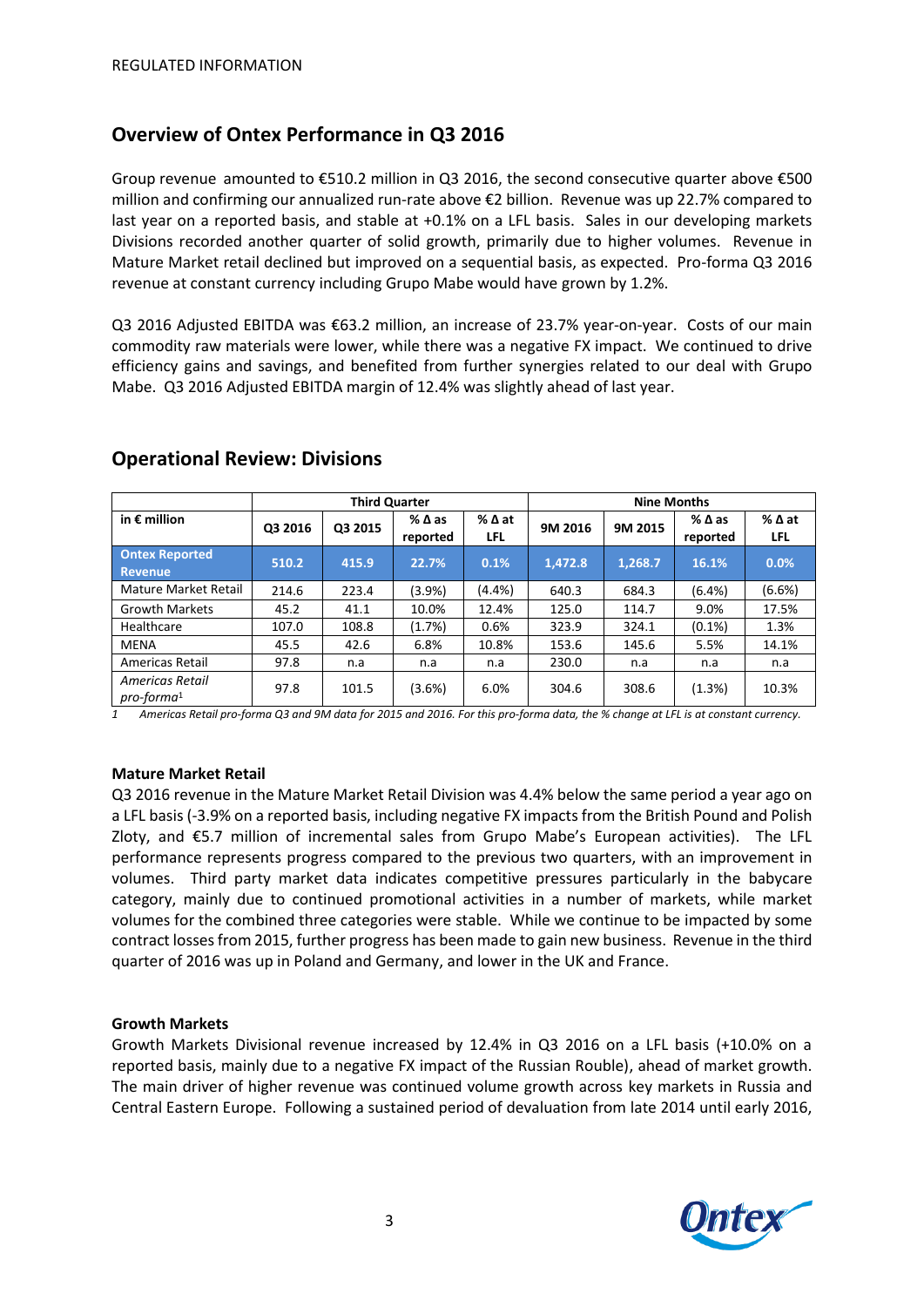the Russian Rouble has strengthened, leading to more price-based competition among peers in this market.

#### **Healthcare**

Q3 2016 revenue in the Healthcare Division was up 0.6% on a LFL basis (-1.7% on a reported basis, mainly due to the negative FX impact of the British Pound). Increased revenue was volume led, with higher revenue in Germany, Spain and the UK, and declines in France and Italy. The announced move to one production site in Northern France continued to progress well.

#### **MENA**

Revenue in our Middle East and North Africa Division rose 10.8% on a LFL basis in Q3 2016, which typically experiences seasonally lower sales than the other quarters(+6.8% on a reported basis, mostly due to a negative FX impact from the Turkish Lira and Algerian Dinar). While sales growth in Turkey was more challenging due to political and economic developments on top of price pressure from competition, we continued to achieve revenue outperformance in most of our other markets, driven primarily by higher volumes of Ontex brands in the babycare and adult incontinence categories.

#### **Americas Retail**

Following a strong start to the year, our Americas Retail Division revenue was up by 6.0% on a proforma basis at constant currency. This performance was driven by solid volume-led LFL growth of our brands leading to market share gains across the Babycare, Adult Inco and Femcare categories in Mexico, while sales in the US were lower versus a high comparable in Q3 2015. Including the negative FX impact, Q3 2016 pro-forma revenue was down by -3.6% compared to a year ago.

|                                         | <b>Third Quarter</b> |         |                                |                      | <b>Nine Months</b> |         |                             |                               |
|-----------------------------------------|----------------------|---------|--------------------------------|----------------------|--------------------|---------|-----------------------------|-------------------------------|
| in $\epsilon$ million                   | Q3 2016              | Q3 2015 | $%$ $\triangle$ as<br>reported | % ∆ at<br><b>LFL</b> | 9M 2016            | 9M 2015 | $%$ $\Delta$ as<br>reported | $%$ $\Delta$ at<br><b>LFL</b> |
| <b>Ontex Reported</b><br>$Re$ venue $1$ | 510.2                | 415.9   | 22.7%                          | 0.1%                 | 1,472.8            | 1,268.7 | 16.1%                       | 0.0%                          |
| Babycare                                | 297.8                | 215.3   | 38.3%                          | $(1.0\%)$            | 846.0              | 671.8   | 25.9%                       | (2.2%)                        |
| Femcare                                 | 53.2                 | 52.9    | 0.6%                           | (5.3%)               | 157.5              | 154.5   | 1.9%                        | (1.9%                         |
| Adult Inco                              | 150.2                | 142.3   | 5.6%                           | 1.1%                 | 448.6              | 424.7   | 5.6%                        | 3.2%                          |

### **Operational Review: Categories**

1 Includes €8.9 million in Q3 2016; €20.7 million in 9M 2016; €5.4 million in Q3 2015; €17.7 million in 9M 2015 from Other category

#### **Babycare**

Q3 2016 category revenue for Babycare was up 38.3% compared to last year on a reported basis including the incremental contribution from Grupo Mabe, and down by 1.0% on a LFL basis. Babycare revenue continued to grow in developing markets, partially offsetting lower revenue in developed markets.

#### **Femcare**

Femcare category revenue in Q3 2016 was 0.6% higher on a reported basis, including Grupo Mabe sales, and 5.3% lower on a LFL basis. Our sales in this category are mostly in Western Europe, where the market was lower year-on-year.

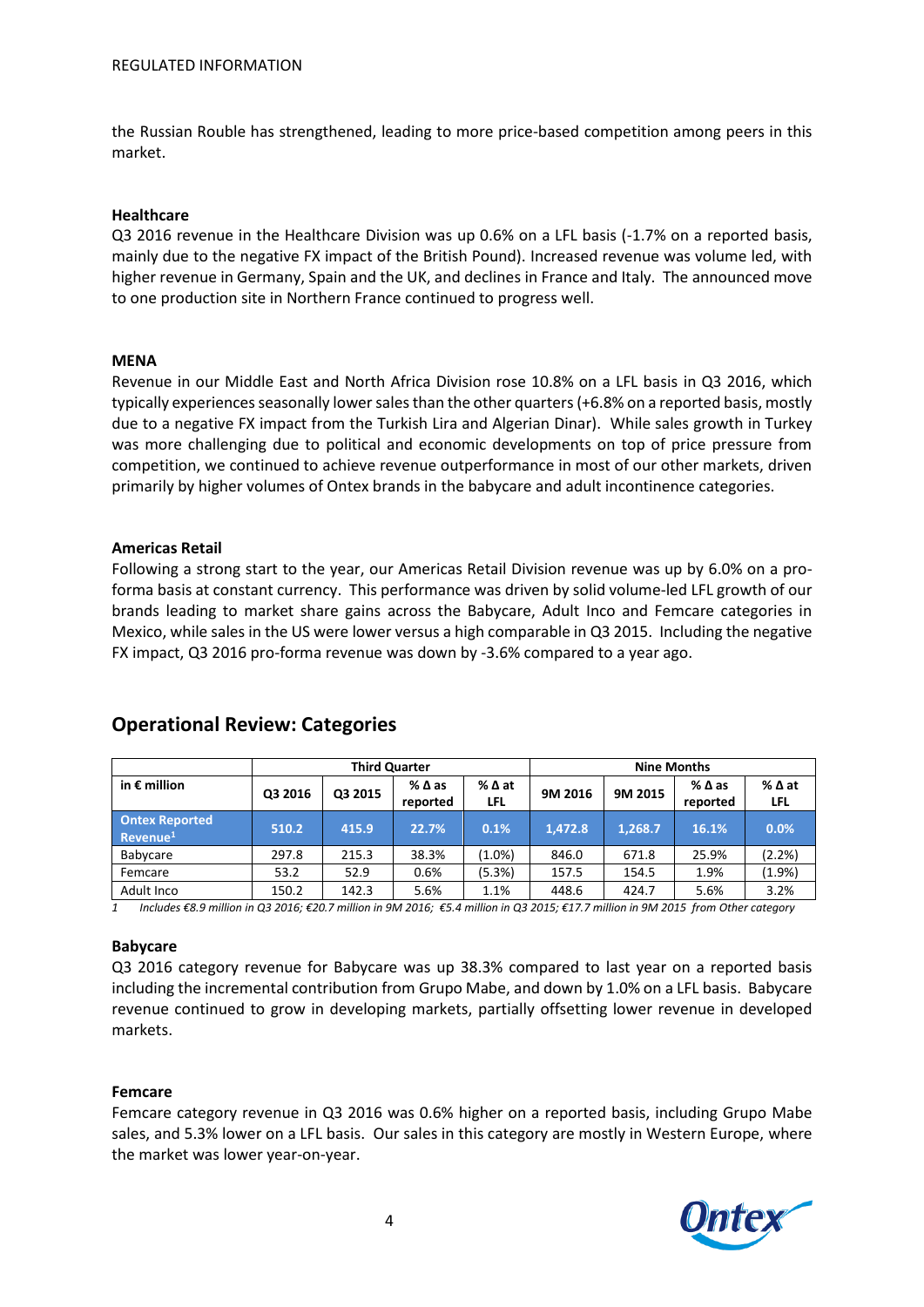#### **Adult Inco**

Revenue in the Adult Inco category grew 5.6% on a reported basis including Grupo Mabe, and 1.1% on a LFL basis. Sales in institutional channels were stable year-on-year, and sales in retail channels were up 4% on a LFL basis, led by developing markets.

|                                  | <b>Third Quarter</b> |         |                             |             | <b>Nine Months</b> |         |                  |                        |
|----------------------------------|----------------------|---------|-----------------------------|-------------|--------------------|---------|------------------|------------------------|
| in $\epsilon$ million            | Q3 2016              | Q3 2015 | $%$ $\Delta$ as<br>reported | %∆at<br>LFL | 9M 2016            | 9M 2015 | %∆as<br>reported | $%$ $\Delta$ at<br>LFL |
| <b>Ontex Reported</b><br>Revenue | 510.2                | 415.9   | 22.7%                       | 0.1%        | 1.472.8            | 1.268.7 | 16.1%            | 0.0%                   |
| Western Europe                   | 264.0                | 275.4   | $(4.1\%)$                   | $(3.8\%)$   | 785.9              | 834.9   | (5.9%)           | $(6.1\%)$              |
| Eastern Europe                   | 73.8                 | 69.4    | 6.3%                        | 9.7%        | 220.8              | 202.8   | 8.9%             | 15.9%                  |
| Americas                         | 100.0                | 2.2     | N.M.                        | 22.7%       | 237.0              | 7.2     | N.M.             | 19.4%                  |
| <b>ROW</b>                       | 72.4                 | 68.9    | 5.1%                        | 5.7%        | 229.1              | 223.8   | 2.4%             | 7.5%                   |

# **Operational Review: Geographies**

*N.M. not meaningful*

Revenue in Western Europe declined in Q3 2016 due to lower sales in retail channels and a negative FX impact. The proportion of Q3 2016 revenue generated outside of Western Europe, including Grupo Mabe sales, was 48% of Ontex Group revenue compared to 34% in Q3 2015.

### **FINANCIAL REVIEW**

#### **Adjusted EBITDA**

*Adjusted EBITDA is a non-IFRS measure is defined as EBITDA plus non-recurring expenses and revenues excluding non-recurring depreciation and amortization. EBITDA is also a non-IFRS measure, defined as earnings before net finance cost, income taxes, depreciation and amortization.*

Q3 2016 Adjusted EBITDA increased 23.7% to €63.2 million. The main drivers of this growth were the sustained company-wide focus on efficiencies and savings, and contribution from Grupo Mabe, including realization of procurement synergies which had already started in Q2 2016. We continued to build our sales and marketing functions. Adjusted EBITDA margin for Q3 2016 was 12.4%, slightly higher than the same period a year ago.

#### **Net debt**

Net debt was €691.3 million at September 30, 2016, including net debt of Grupo Mabe and acquisition related earn-outs. Based on the last twelve months of Adjusted EBITDA, including seven months contribution from Grupo Mabe, Group leverage was 2.95x. Working capital remained in-line with our full year expectations of being at or below 12% of revenue. For the full year 2016, including Grupo Mabe and an investment to upgrade our IT systems, we continue to expect total capex to be in a range of 3.5% to 4.0% of sales.

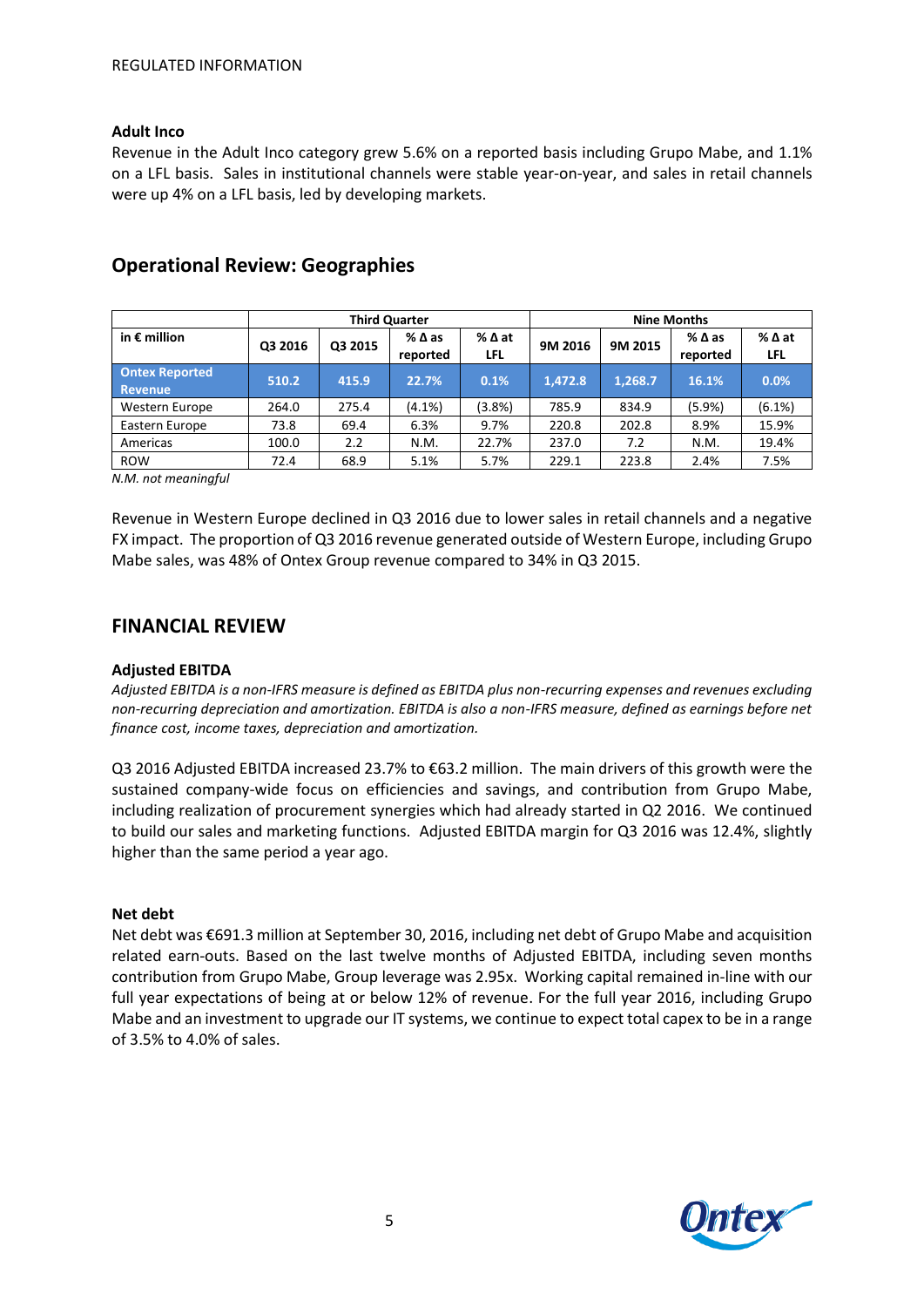# **Corporate information**

This trading update of Ontex Group NV for the third quarter of 2016 was authorized for issue in accordance with a resolution of the Board on November 8, 2016.

# **CONFERENCE CALL**

Management will host a presentation for investors and analysts on November 9, 2016 at 8:00am GMT/9:00am CET.

A copy of the presentation slides will be available at<http://www.ontexglobal.com/>.

If you would like to participate in the conference call, please dial-in 5 to 10 minutes prior using the details below:

| United Kingdom       | +44 (0) 203 043 2003 |
|----------------------|----------------------|
| <b>United States</b> | +1 719 457 1036      |
| Belgium              | +32 (0)2 404 0659    |
| France               | +33 (0)1 76 77 22 74 |
| Germany              | +49 (0)69 2222 13420 |
|                      |                      |

**Passcode: 5683917**

## **FINANCIAL CALENDAR 2016 & 2017**

| FY 2016             | March 8, 2017    |
|---------------------|------------------|
| Q1 2017             | May 10, 2017     |
| AGM                 | May 24, 2017     |
| H <sub>1</sub> 2017 | July 27, 2017    |
| Q3 2017             | November 8, 2017 |
|                     |                  |

# **ENQUIRIES**

**Investors** Philip Ludwig +32 53 333 730 [Philip.ludwig@ontexglobal.com](mailto:Philip.ludwig@ontexglobal.com)

**Press** Gaëlle Vilatte +32 53 333 708 Gaelle.vilatte@ontexglobal.com